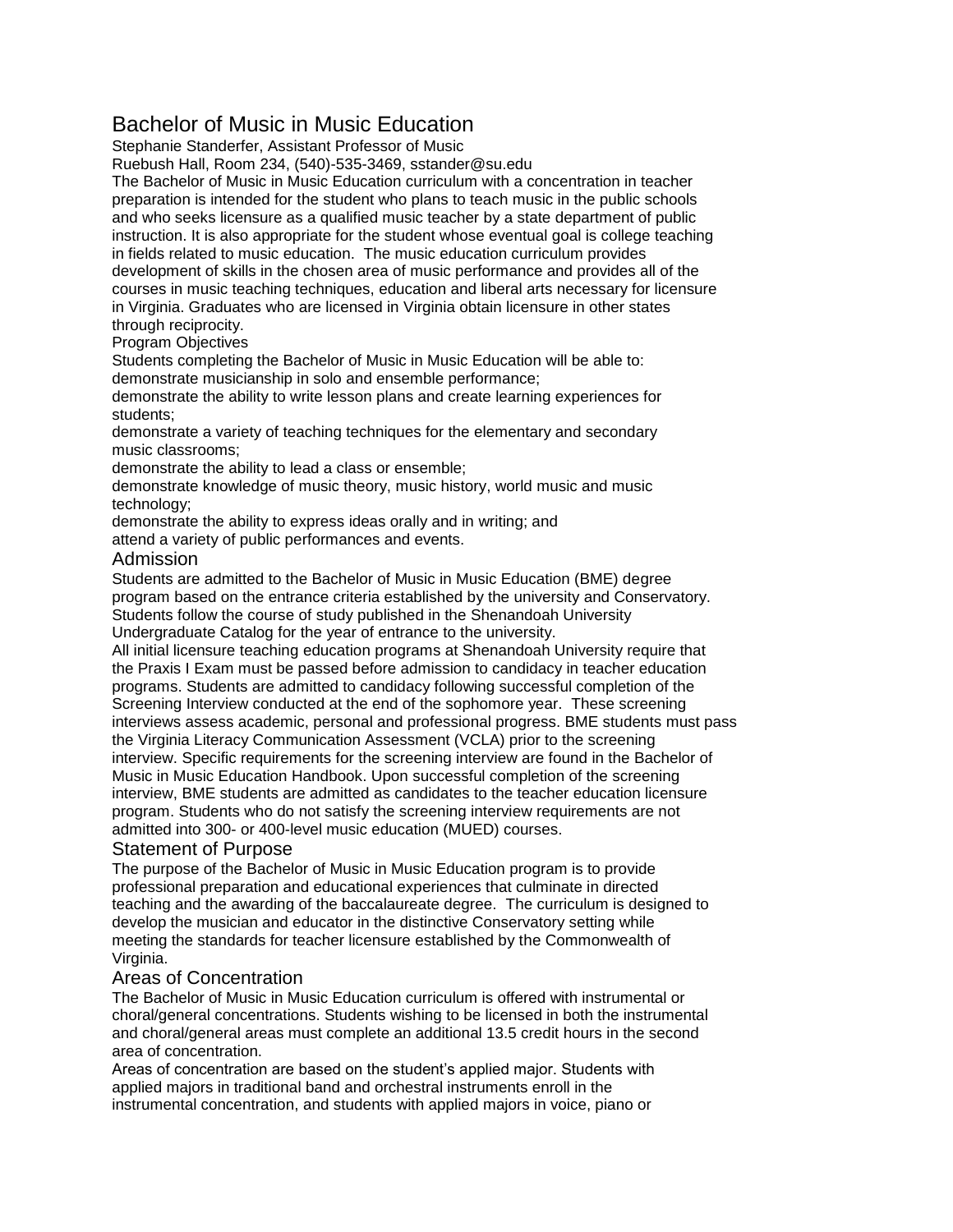guitar enroll in the choral/general concentration.

A student majoring in choral/general music education, who wants to receive additional licensure endorsement in instrumental music education, will be required to take

• eight hours in instrumental methods and materials (MUED 329, MUED 330, MUPP 313, MUPP 314, MUPP 316 and MUPP 318);

• four hours of major instrumental ensemble; and

• either Marching Band Techniques or Instrumental Conducting.

A student majoring in instrumental music education who wants to receive additional licensure endorsement in choral/general music education, is required to take

• seven hours in choral/general methods and materials (MUED 321, MUED 322, MUED 323, MUED 333);

• four hours of major choral ensemble (MUEN 311, MUEN 312 or MUEN 313); and

• four hours selected from Introduction to Lyric Diction, Choral Conducting, Jazz and Show Choir Methods or American Orff and Folk Instruments.

Students seeking dual licensure must participate in an ensemble which represents the secondary area of licensure for at least two semesters.

#### Directed Teaching in Music

Directed Teaching in Music is required during the final year of the Bachelor of Music in Music Education curriculum. Students must make application with their advisor prior to the planned directed teaching, usually the spring semester of the junior year. To be accepted for directed teaching, the student must have a minimum cumulative grade point average of 2.5.

In addition, all courses that are prerequisite to directed teaching (see degree requirements) must be passed with a minimum grade of "C" or repeated until a grade of "C" has been earned. Note university policy provides that a student may repeat a course a maximum of three times. See "Repeating Courses" under Academic Policies in this catalog. The content of each prerequisite course is stated in course syllabi and is evaluated and graded so a grade of "C" certifies the student has mastered the minimum skills necessary to succeed in teaching.

Instrumental concentration students must complete MUED 329 and MUED 330 at Shenandoah University prior to directed teaching. Choral/General Concentration students must complete MUED 321, MUED 322, and MUED 323 at Shenandoah University prior to directed teaching. In applied music, the student must complete AP\*\* 322 before undertaking directed teaching. Bachelor of Music Education students must also pass the Praxis II Music Content Test prior to directed teaching.

Pre-directed teaching observation of elementary and secondary music classes is required of all music education students. Observations must include hours in both elementary and secondary settings. The total observation requirement must be completed prior to admission to directed teaching.

Complete forms and information concerning pre-directed teaching observations, personal and competency screening (public speaking and technology), and directed teaching application are included in the Bachelor of Music in Music Education Handbook. Course and Credit Requirements for the Bachelor of Music in Music Education Degree – Instrumental Applied Emphasis

Course Title Credit Hours AP\*\* Applied Major 16 AP\*\* 121-AP\*\* 422 (minimum grade of "C" at AP\*\* 222) AP\*\* Applied Piano 4 APPN 111-APPN 212 or APCP 105-APCP 206 APCP 305 Advanced Piano and Keyboard Harmony Skills 1 APCP 306 Score Reading 1\* MUCO 361 Beginning Choral and Instrumental Conducting 1.5\* MUCO 364 Instrumental Conducting 1.5\* MUED 130 Orientation to Music Education .5\* MUED 135 Foundations of Education in Music 2\*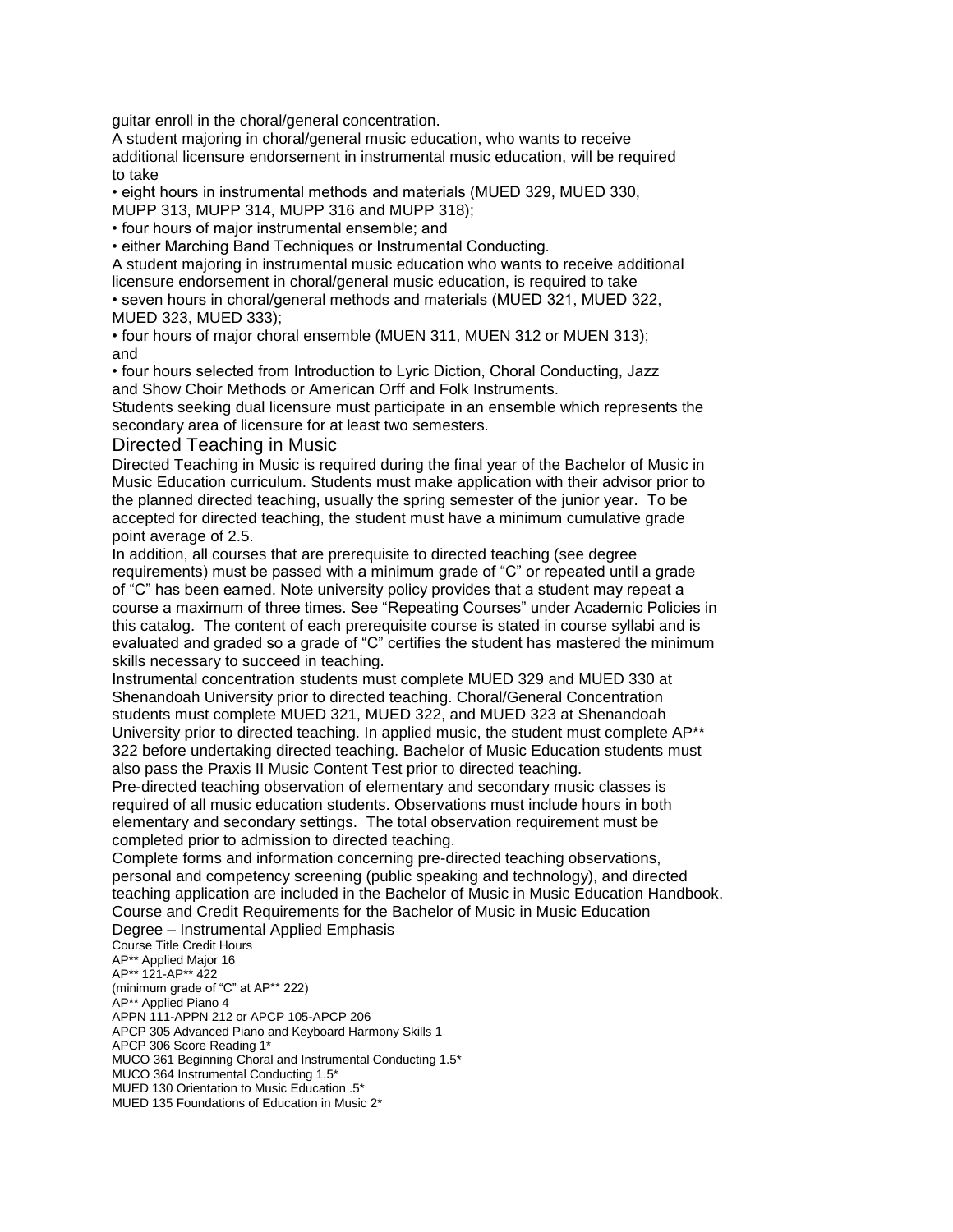MUED 235 Reading and Literacy in Music 2\* MUED 236 Introduction to Curriculum and Assessment in Music Education 2\* MUED 324 Marching Band Techniques 2 MUED 329 Instrumental Music Methods and Materials 1 2\* MUED 330 Instrumental Music Methods and Materials 2 2\* MUED 333 Field Experience 1 1\* MUED 334 Field Experience 2 1\* MUED 421 Directed Teaching in Elementary Music 4 MUED 422 Directed Teaching in Secondary Music 4 MUEN Ensemble 16 MULT 200 Introduction to Music Literature 1 MULT 201 History of Western Music I 3\* MULT 202 History of Western Music II 3\* MULT World Music elective 1 MUPP 233 Voice Class 1 MUPP 303 Pedagogy of Jazz Teaching Techniques 1\* MUPP 313 Percussion Teaching Techniques 1\* MUPP 314 String Teaching Techniques 1\* MUPP 316 Woodwind Teaching Techniques 1 1\* MUPP 317 Woodwind Teaching Techniques 2 1\* MUPP 318 Brass Teaching Techniques 1 1\* MUPP 319 Brass Teaching Techniques 2 1\* MUPP 320 Guitar Class I 1 MUTC 101 Introduction to Music Theory 2\*+ MUTC 102 Diatonic Harmony and Simple Forms 3\* MUTC 109 Ear Training 2\* MUTC 201 Chromatic Harmony and Compound Forms 3\* MUTC 202 20th Century Theory 2 MUTC 203 Intermediate Aural Skills 1 MUTC 204 Advanced Aural Skills 1\* MUTC 205 Intermediate Sightsinging 1 MUTC 206 Advanced Sightsinging 1\* MUTC 421 Arranging 2 MUTC 422 Instrumentation 2 PRF 101 Performance Forum (five successful completions) 2.5 PRF 201 Health Issues for Artists .5 PSY 101 General Psychology 3 PSY 220 Human Growth and Development 3 ENG 101 Composition (Domain 1) 3 Quantitative Literacy elective (Domain 3) 3 The Scientific World elective (Domain 4) 3 Moral Reasoning elective (Domain 5) 3 QEP 101 Going Global First-Year Seminar (Domain 7) 3 General Education electives (Select from Domains 1, 3, 4, 5 or 6) Total 127.5 \**Minimum grade of "C" required as a prerequisite to directed teaching. +Upon completion of MUTC 101, students must remain continuously registered each fall and spring semester until the sequence of MUTC 101, MUTC 102, MUTC 201 and MUTC 202 are completed.* Recommended Elective PHYS 103 Acoustics 3 Electives Consult with advisor to select appropriate electives. Elective credits must bring degree total to minimum of 120 credits. Elective credits may be used to fulfill General Education requirements. Note that some credits required for the major will also complete General Education requirements. Elective credits applied to degree requirements may not include performance- or skill-based instruction unless specifically so designated on the list of courses. Applied Music Minimums Applied Major: 16 credits, 8 semester duration, AP\*\* 121-AP\*\* 422 Applied Minor (non-piano or organ): 4 credits, 4 semester duration, APCP 105-APCP 206 or APPN 111 -APPN 212 Applied Minor (piano or organ): 6 credits, six-semester duration, AP\*\* 111-AP\*\* 312 band or orchestral instrument, classical idiom.

#### Ensemble Requirements

Sixteen total credits performing on major instrument with ensemble participation every semester of fulltime enrollment.

Twelve credits of large ensemble earned in six different semesters, plus four additional credits of large or small ensembles or both. With permission of the associate dean for undergraduate studies, a student may be exempt from participation during the directed teaching semester due to the location of the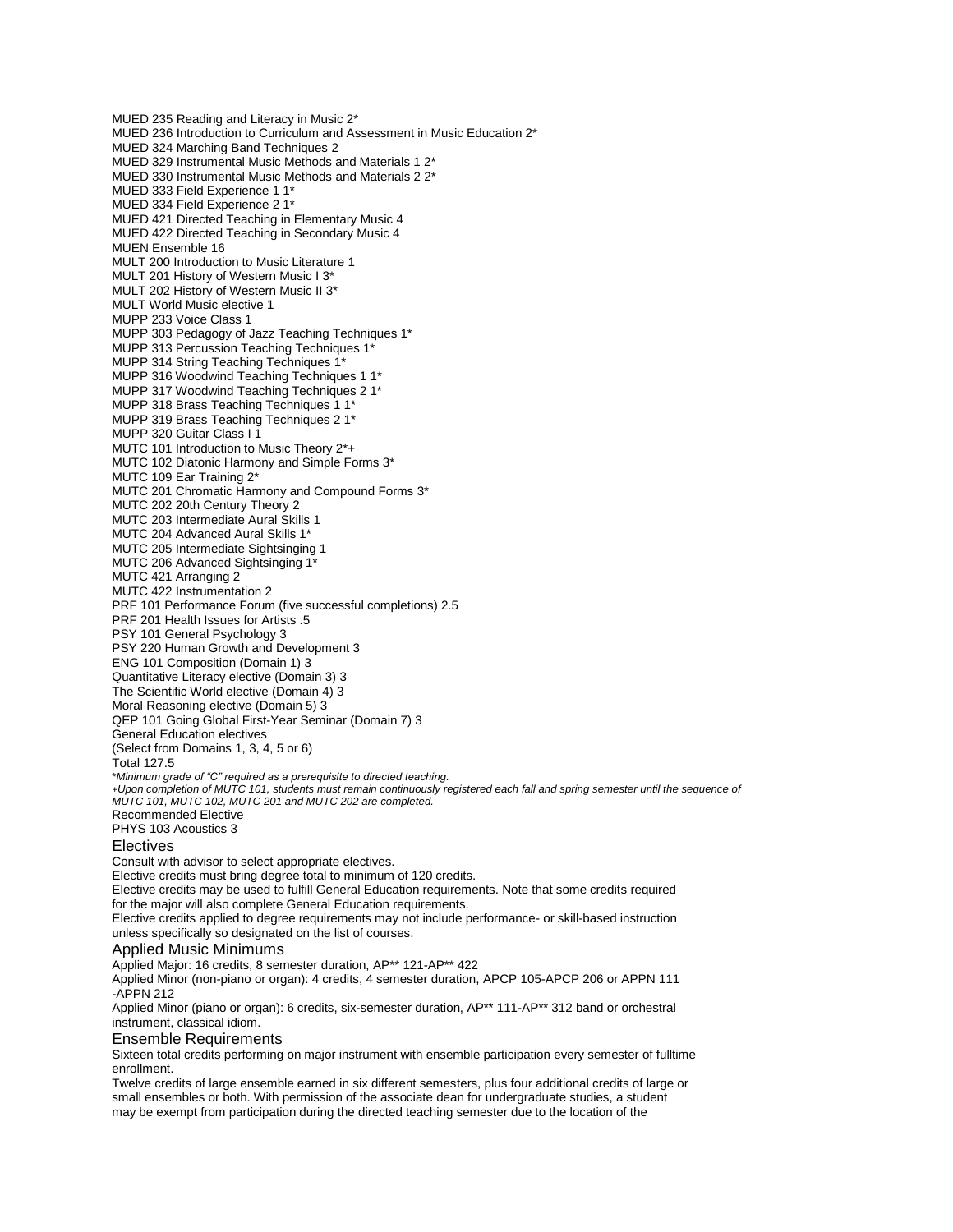assigned teaching, but not exempt from the credit requirements. Requirements for the Bachelor of Music in Music Education Degree – Choral/General Applied Emphasis Course Title Credit Hours Applied Major 16 AP\*\* 121-AP\*\* 422 (minimum grade of "C" at AP\*\* 222) AP\*\* Applied Minor 4 Applied Piano (if voice major) APPN 111-APPN 212 or APCP 105-APCP 206 or Applied Voice (if piano major) APVO 111-APVO 212 APCP 305 Advanced Piano and Keyboard Harmony Skills 1 APCP 306 Score Reading 1\* APAC 111 Applied Accompanying 1 or APCP 405 Keyboard Skills for Music Educators 1 1 APAC 112 Applied Accompanying 1 or APCP 406 Keyboard Skills for Music Educators 2 1 MUCO 361 Beginning Choral and Instrumental Conducting 1.5\* MUCO 363 Choral Conducting 1.5\* MUED 130 Orientation to Music Education .5\* MUED 135 Foundations of Education in Music 2\* MUED 235 Reading and Literacy in Music 2\* MUED 236 Introduction to Curriculum and Assessment in Music Education 2\* MUED 321 Pre-school and Elementary Choral/General Music Methods 2\* MUED 322 Middle School Choral/General Music Methods 2\* MUED 323 High School Choral/General Music Methods 2\* MUED 325 Jazz and Show Choir Methods 1\* MUED 333 Field Experience 1 1\* MUED 334 Field Experience 2 1\* MUED 335 Field Experience 3 1\* MUED 421 Directed Teaching in Elementary Music 4 MUED 422 Directed Teaching in Secondary Music 4 MUEN Ensemble 16 MULT 200 Introduction to Music Literature 1 MULT 201 History of Western Music 1 3\* MULT 202 History of Western Music 2 3\* MULT World Music elective 1 MUPP 260 Introduction to Lyric Diction 2 MUPP 304 American Folk and Orff Instruments 1\* MUPP 320 Guitar Class 1 MUTC 101 Introduction to Music Theory 2\*+ MUTC 102 Diatonic Harmony and Simple Forms 3\* MUTC 109 Ear Training 2\* MUTC 201 Chromatic Harmony and Compound Forms 3\* MUTC 202 20th Century Theory 2 MUTC 203 Intermediate Aural Skills 1 MUTC 204 Advanced Aural Skills 1\* MUTC 205 Intermediate Sightsinging 1 MUTC 206 Advanced Sightsinging 1\* MUTC 421 Arranging 2 MUTC 422 Instrumentation 2 PRF 101 Performance Forum (six successful completions) 2.5 PRF 201 Health Issues for Artists .5 PSY 101 General Psychology 3 PSY 220 Human Growth and Development 3 ENG 101 Composition (Domain 1) 3 Quantitative Literacy elective (Domain 3) 3 The Scientific World elective (Domain 4) 3 Moral Reasoning elective (Domain 5) 3 QEP 101 Going Global First-Year Seminar (Domain 7) 3 General Education elective 3 (Select from Domains 1, 3, 4, 5 or 6) Total 126.5 \**Minimum grade of "C" required as a prerequisite to Directed Teaching. +Upon completion of MUTC 101, students must remain continuously registered each fall and spring semester until the sequence of MUTC 101, MUTC 102, MUTC 201 and MUTC 202 are completed.*